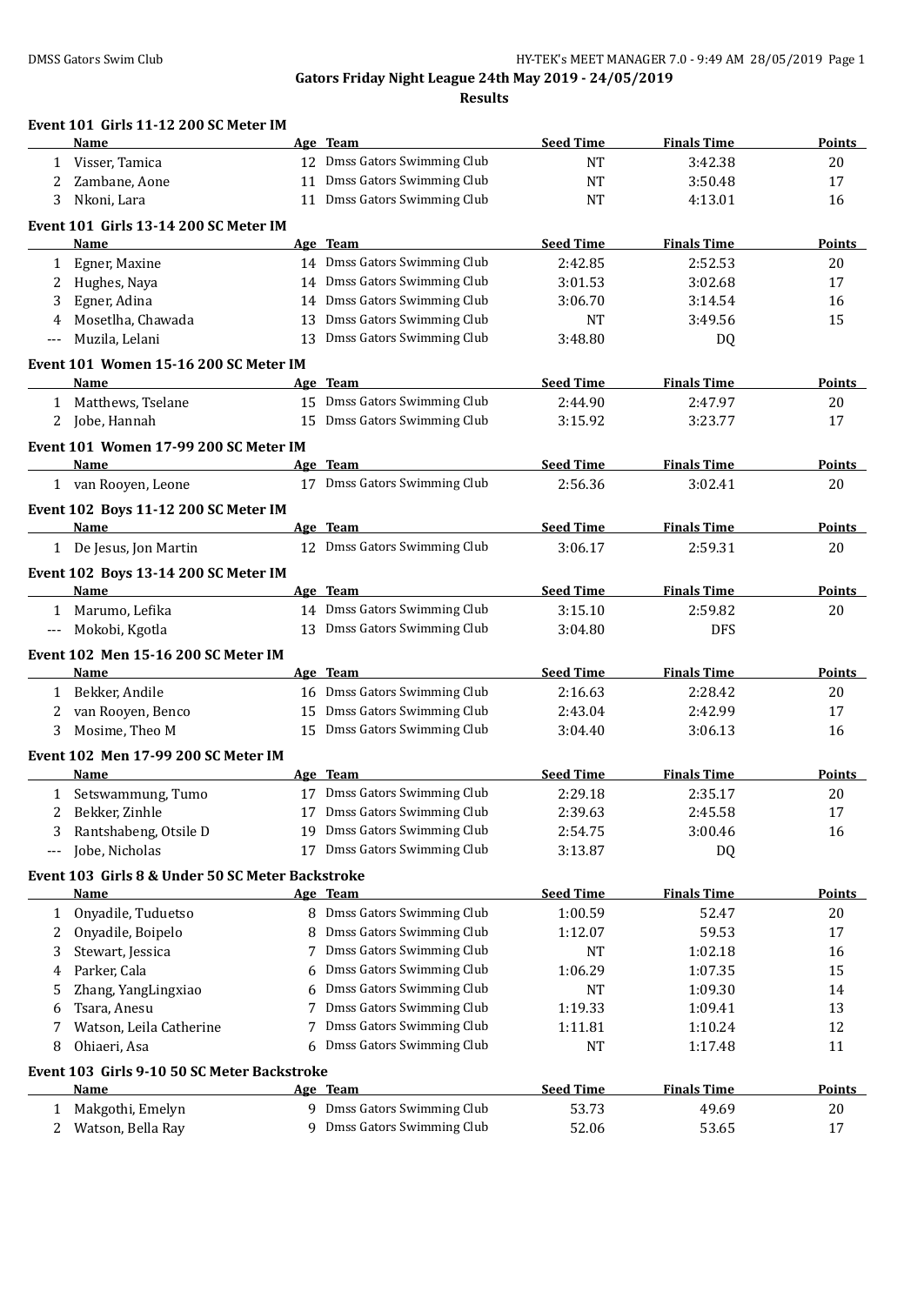# **Gators Friday Night League 24th May 2019 - 24/05/2019**

**Results**

#### **(Event 103 Girls 9-10 50 SC Meter Backstroke)**

|              | Name                                                 | Age Team                     | <b>Seed Time</b> | <b>Finals Time</b> | <b>Points</b> |
|--------------|------------------------------------------------------|------------------------------|------------------|--------------------|---------------|
| 3            | Tlhako, Ombretta                                     | 10 Dmss Gators Swimming Club | 1:08.50          | 1:05.22            | 16            |
|              | 4 Moepswa, Lone                                      | 10 Dmss Gators Swimming Club | NT               | 1:09.14            | 15            |
|              | Event 103 Girls 11-12 50 SC Meter Backstroke         |                              |                  |                    |               |
|              | Name                                                 | Age Team                     | <b>Seed Time</b> | <b>Finals Time</b> | <b>Points</b> |
| $\mathbf{1}$ | Visser, Tamica                                       | 12 Dmss Gators Swimming Club | 46.96            | 44.18              | 20            |
| 2            | Kotze, Aime                                          | 11 Dmss Gators Swimming Club | 48.29            | 48.30              | 17            |
| 3            | Zambane, Aone                                        | 11 Dmss Gators Swimming Club | 48.09            | 51.55              | 16            |
| 4            | Nkoni, Lara                                          | 11 Dmss Gators Swimming Club | 54.87            | 53.52              | 15            |
| 5            | Mosetlha, Wanano                                     | 12 Dmss Gators Swimming Club | 1:02.54          | 56.56              | 14            |
| 6            | Ndzinge, Teto E                                      | 11 Dmss Gators Swimming Club | 1:03.83          | 1:00.48            | 13            |
|              |                                                      |                              |                  |                    |               |
|              | Event 103 Girls 13-14 50 SC Meter Backstroke<br>Name | Age Team                     | <b>Seed Time</b> | <b>Finals Time</b> | <b>Points</b> |
|              | Egner, Maxine                                        | 14 Dmss Gators Swimming Club | 33.86            | 36.85              | 20            |
| 1<br>2       | Hughes, Naya                                         | 14 Dmss Gators Swimming Club | 36.70            | 38.25              | 17            |
| 3            | Egner, Adina                                         | 14 Dmss Gators Swimming Club | 37.52            | 42.81              | 16            |
| 4            | Muzila, Lelani                                       | 13 Dmss Gators Swimming Club | 47.99            | 45.39              | 15            |
| 5.           | Mosetlha, Chawada                                    | 13 Dmss Gators Swimming Club | 50.90            | 54.21              | 14            |
|              |                                                      |                              |                  |                    |               |
|              | Event 103 Women 15-16 50 SC Meter Backstroke         |                              |                  |                    |               |
|              | Name                                                 | Age Team                     | <b>Seed Time</b> | <b>Finals Time</b> | <b>Points</b> |
|              | 1 Matthews, Tselane                                  | 15 Dmss Gators Swimming Club | 33.37            | 35.50              | 20            |
|              | 2 Jobe, Hannah                                       | 15 Dmss Gators Swimming Club | 35.60            | 38.28              | 17            |
|              | Event 103 Women 17-99 50 SC Meter Backstroke         |                              |                  |                    |               |
|              | Name                                                 | Age Team                     | <b>Seed Time</b> | <b>Finals Time</b> | <b>Points</b> |
|              | 1 van Rooyen, Leone                                  | 17 Dmss Gators Swimming Club | 38.13            | 40.65              | 20            |
|              | Event 104 Boys 8 & Under 50 SC Meter Backstroke      |                              |                  |                    |               |
|              | Name                                                 | Age Team                     | <b>Seed Time</b> | <b>Finals Time</b> | Points        |
| $\mathbf{1}$ | Chilisa, Jerone                                      | 8 Dmss Gators Swimming Club  | 50.52            | 48.82              | 20            |
| 2            | Chengeta, Mbako                                      | 8 Dmss Gators Swimming Club  | 1:03.38          | 58.82              | 17            |
| 3            | Verburgt, Aaron                                      | 6 Dmss Gators Swimming Club  | <b>NT</b>        | 1:10.67            | 16            |
|              | Event 104 Boys 9-10 50 SC Meter Backstroke           |                              |                  |                    |               |
|              | Name                                                 | Age Team                     | <b>Seed Time</b> | <b>Finals Time</b> | <b>Points</b> |
|              | 1 Chengeta, Bokani                                   | 10 Dmss Gators Swimming Club | 1:04.64          | 1:05.38            | 20            |
|              |                                                      |                              |                  |                    |               |
|              | Event 104 Boys 11-12 50 SC Meter Backstroke          |                              |                  |                    |               |
|              | <u>Name</u>                                          | <u>Age Team</u>              | <b>Seed Time</b> | <b>Finals Time</b> | <u>Points</u> |
| 1            | De Jesus, Jon Martin                                 | 12 Dmss Gators Swimming Club | 38.74            | 37.62              | 20            |
| 2            | Kotze, Neil                                          | 11 Dmss Gators Swimming Club | 50.12            | 42.98              | 17            |
|              | Event 104 Boys 13-14 50 SC Meter Backstroke          |                              |                  |                    |               |
|              | Name                                                 | Age Team                     | <b>Seed Time</b> | <b>Finals Time</b> | <b>Points</b> |
| 1            | Marumo, Lefika                                       | 14 Dmss Gators Swimming Club | 35.59            | 35.34              | 20            |
| 2            | Mokobi, Kgotla                                       | 13 Dmss Gators Swimming Club | 39.33            | 39.48              | 17            |
|              | Event 104 Men 15-16 50 SC Meter Backstroke           |                              |                  |                    |               |
|              | Name                                                 | Age Team                     | <b>Seed Time</b> | <b>Finals Time</b> | <b>Points</b> |
| $\mathbf{1}$ | Bekker, Andile                                       | 16 Dmss Gators Swimming Club | 28.91            | 32.41              | 20            |
| 2            | van Rooyen, Benco                                    | 15 Dmss Gators Swimming Club | 35.37            | 35.47              | 17            |
| 3            | Mosime, Theo M                                       | 15 Dmss Gators Swimming Club | 41.27            | 38.79              | 16            |
|              |                                                      |                              |                  |                    |               |
|              | Event 104 Men 17-99 50 SC Meter Backstroke<br>Name   | Age Team                     | <b>Seed Time</b> | <b>Finals Time</b> | <b>Points</b> |
|              |                                                      | 17 Dmss Gators Swimming Club |                  |                    |               |
|              | 1 Setswammung, Tumo                                  | 17 Dmss Gators Swimming Club | 33.20            | 32.86              | 20            |
|              | 2 Jobe, Nicholas                                     |                              | 34.53            | 35.37              | 17            |